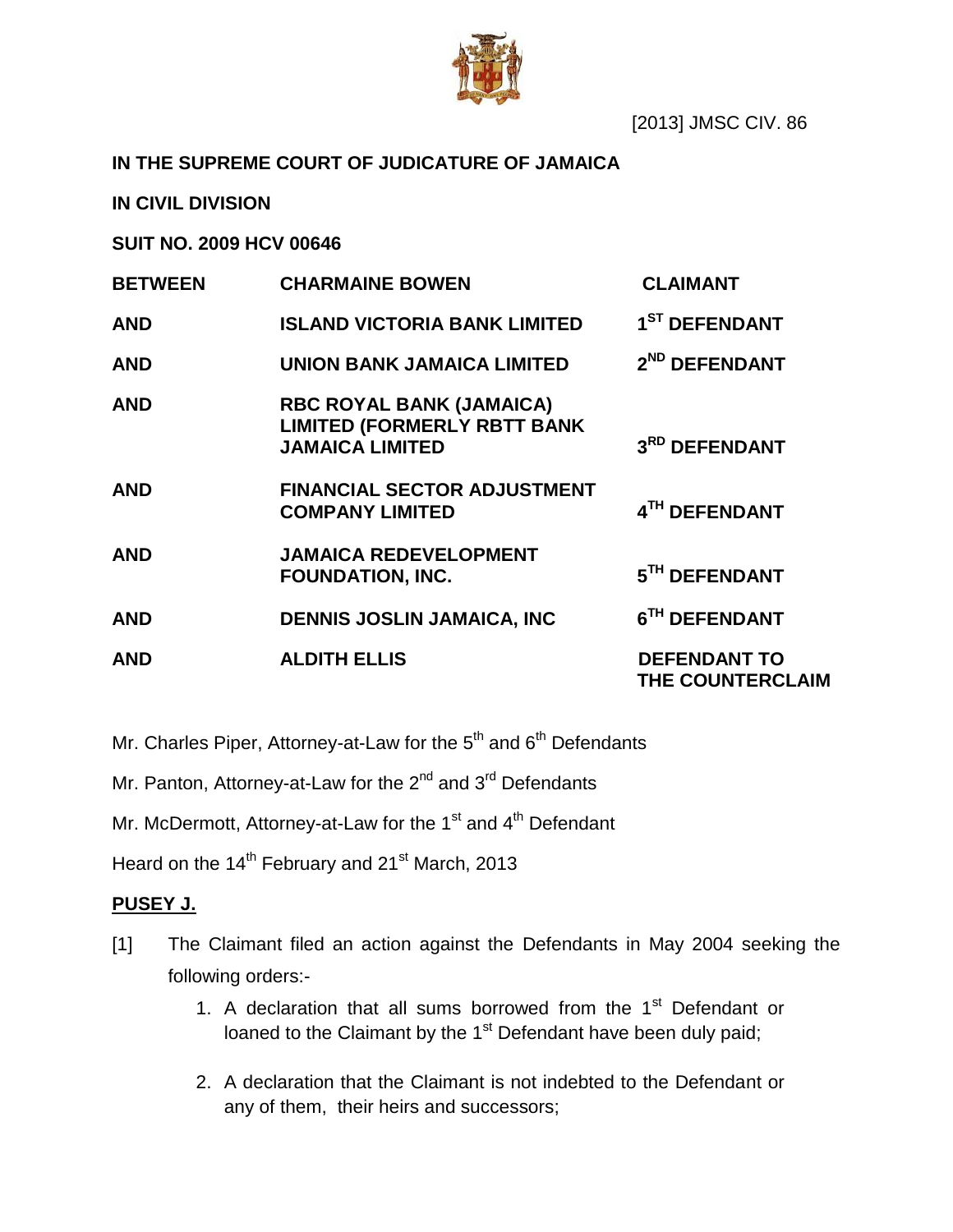- 3. A statement of account from the  $1<sup>st</sup>$  Defendant to the Claimant showing any sum that is due and owing by the Claimant to the  $1<sup>st</sup>$ Defendant arising out of the relationship as customer and banker; and
- 4. A declaration or an order that the Claimant having settled its indebtedness with the 1<sup>st</sup> Defendant that the 1<sup>st</sup> Defendant returns to the Claimant all the securities held by the 1<sup>st</sup> Defendant therefor or in the alternative.

An order that the defendants return the securities they are in possession of including some specified properties.

[2] The Claimant had a loan facility with the  $1<sup>st</sup>$  Defendant. The  $1<sup>st</sup>$  Defendant went through changes consequent on the banking crisis of the 1990"s which resulted in the loan being handled by the  $2^{nd}$  and  $3^{rd}$  Defendants and then passed through the  $4<sup>th</sup>$ ,  $5<sup>th</sup>$  and  $6<sup>th</sup>$  Defendants.

Miss Bowen sets out in her Particulars of Claim that she disputes the continued existence of any loan and asserts that she was overcharged interest by the banks.

- [3] For the purposes of this application the last paragraphs of her May 2004 Particulars of Claim is particularly significant. Miss Bowen set out from paragraph 39 of the particulars of Claim stated.
- [4] The Claimant subsequently retained Chartered Accountant Mr. Dalma P. James to conduct a forensic audit of her statements of accounts and contract documentation and this account when it was supplied to her identified several discrepancies resulting in the clear conclusion that the Claimant has overpayed the 1<sup>st</sup> Defendant bank and the Claimant accordingly claims the refund of the amount overpayed by her at the same rate of interest charged by the Defendants and using the same method of computation of costs.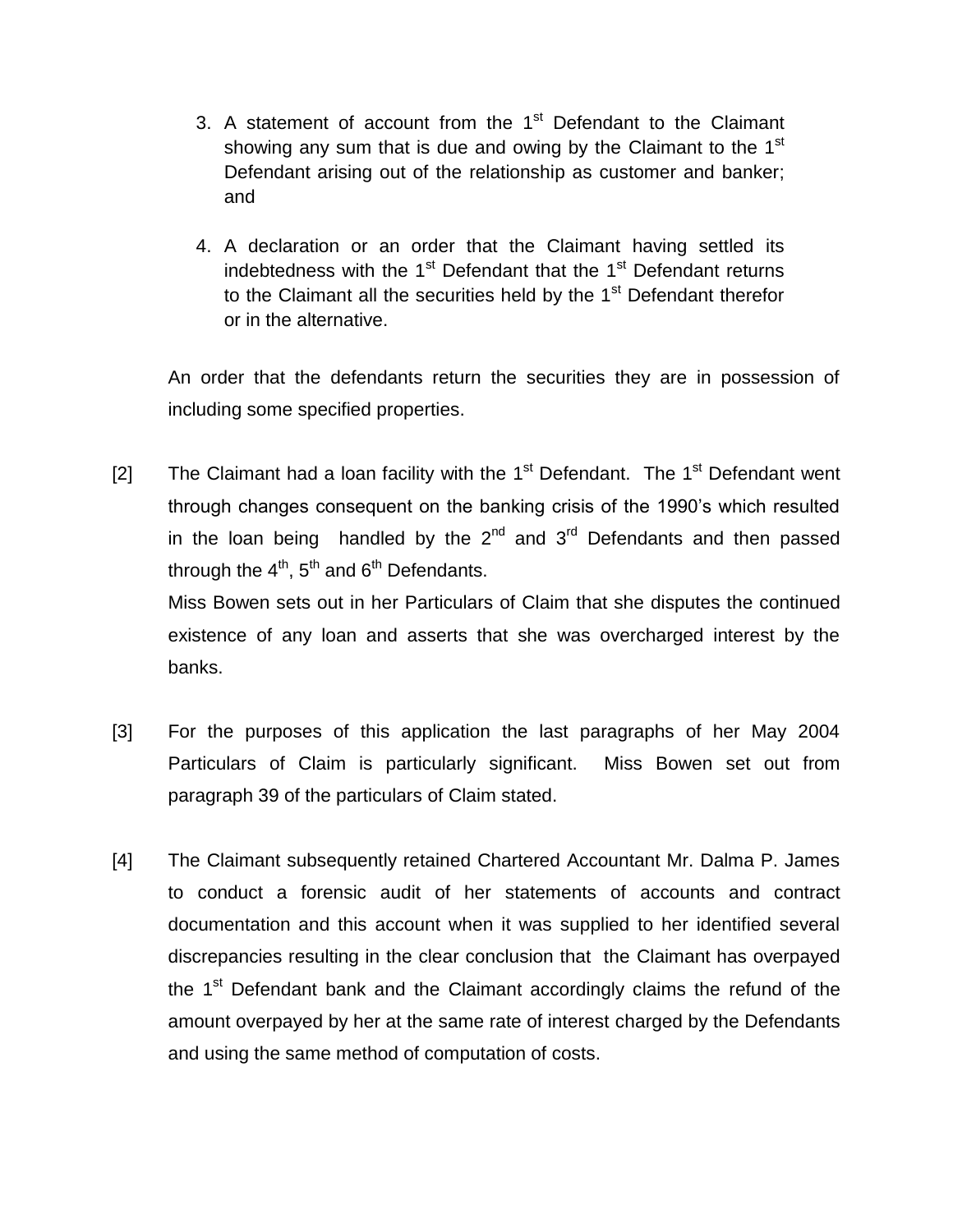- [5] The Claimant will rely on the **Report of Mr. Dalma P. James Chartered Accountant** which is exhibited in her Affidavit… [emphasis added]
- [6] The matter was first set for trial in June 2008. I have not seen the court record for that day, but Mr. Piper indicated that it was adjourned at that time because the Claimant had a death in her family. This was not denied by the Claimant. Subsequently, the Claimant changed attorneys and at least one trial date set for October 2009 was adjourned so that the Claimant could instruct new attorneys.
- [7] The Matter was sent back to Case Management Conference and went before P Williams J on 31<sup>st</sup> October 2011. Williams J adjourned the trial to 24<sup>th</sup> September 2012 and ordered that :
	- a. The Claimant,  $1^{st}$  and  $4^{th}$  Defendants and  $5^{th}$  and  $6^{th}$ Defendants do an accounting of the relevant accounts on or before 30<sup>th</sup> March 2012; and
	- b. The Claimant,  $1<sup>st</sup>$  and  $4<sup>th</sup>$  Defendants and  $5<sup>th</sup>$  and  $6<sup>th</sup>$ Defendants are at liberty to file further witness statements relevant to the accounting.
- [8] Williams J also allowed the  $5<sup>th</sup>$  and  $6<sup>th</sup>$  Defendants to have their evidence given by Jason Rudd in place of Janet Farrow.

The Defendants contend that the application to allow time to do the accounting was done at the instance of Lord Gifford who then appeared for Miss Bowen. On 28<sup>th</sup> March 2012 the Claimant still being represented by Lord Gifford applied for an extension of time to comply with the order of Williams J. In the supporting affidavit sworn to by Lord Anthony Gifford it was disclosed that the Claimant had contracted a Mr. Dawkins Brown who had advised that he needed until 18<sup>th</sup> July, 2012 to complete the required report. An order was made by K. Anderson J. which appears to extend the time of Williams J's order to 18<sup>th</sup> July 2012.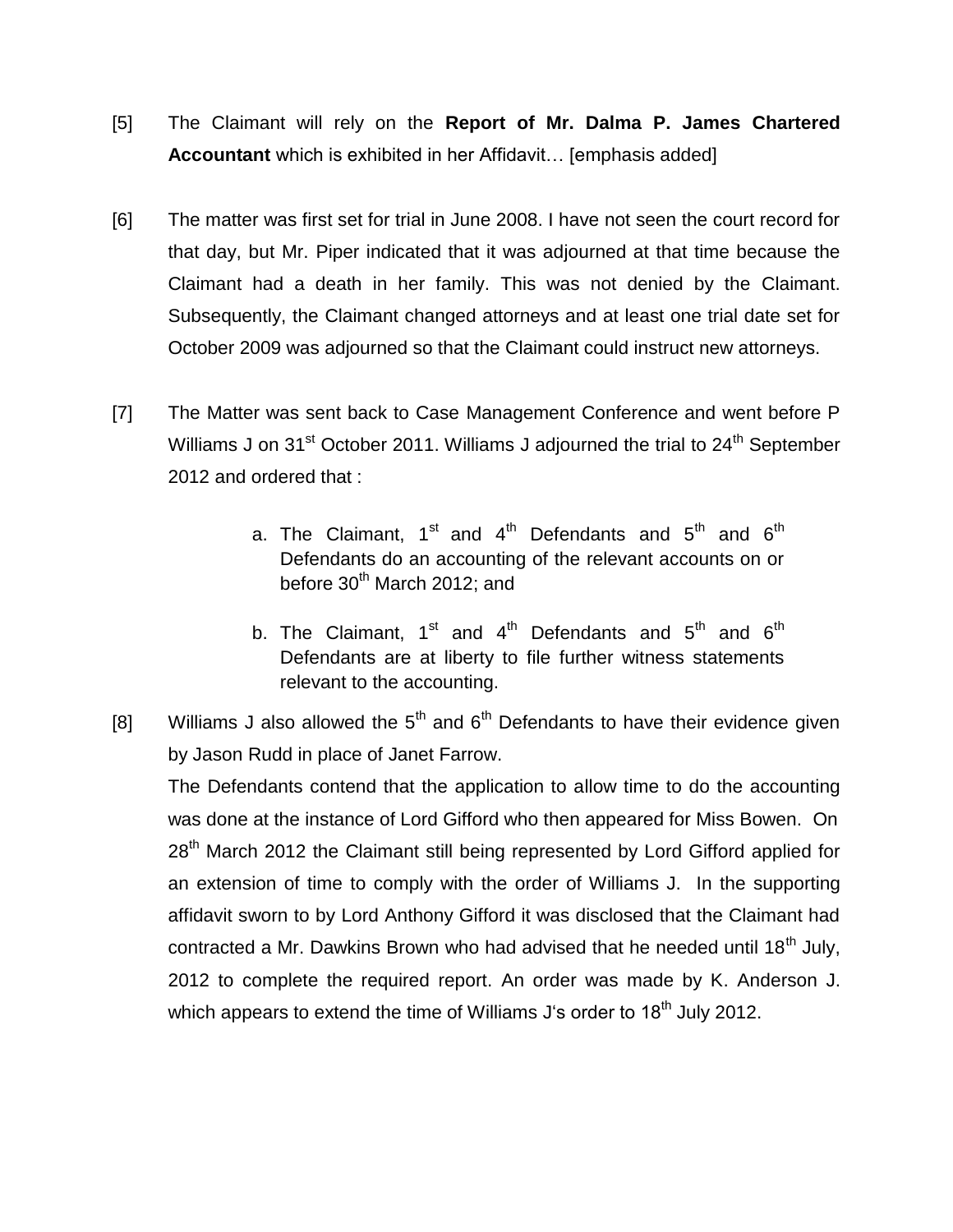- [9] The  $5<sup>th</sup>$  and  $6<sup>th</sup>$  Defendants have now applied to have the Claimants statement of case struck out by virtue of CPR 26.3 (1)a which allow a party"s statement of case to be struck out for non-compliance with an order or direction of the court.
- [10] He cited the authority of Bruce v Bruce wherein a 2001 judgment Marsh J. in this court indicated that the disobedience of a peremptory order of the court was an abuse of the process. This case is significant as it prefigures the "new" rules of the Civil Procedure Code of 2002. It is my view that the scope of the C.P.R. including its overriding objective strengthens that dictum of this court.
- [11] Mr. Charles Piper argued that the Claimants actions are particularly frustrating. She had requested the order and sought additional time to comply with it from Anderson J. Additionally, it is clear that the evidence sought is necessary for the substantiation of Miss Bowen's suit. She has averred that the interest was wrongly deducted and that she has "overpayed" on the account. It is therefore crucial that she provide the accounting evidence to support this. Her failure to do so amounts to a disobedience of the court's order compounded by the absence of an indispensible element of the Claimant"s case.
- [12] Mr. Panton for the  $2^{nd}$  and  $3^{rd}$  Defendants indicated that he had opposed the applications for adjournment and sought costs. And that his clients had not been required to submit accounts. He importantly pointed out that an order would not be appropriate based on the history of the case.
- [13] Mr. McDermott for the 1<sup>st</sup> and 4<sup>th</sup> Defendants supported the application even though he has not yet complied with the orders and was applying to be in compliance with the order. He however indicated that as the Claimant sought declarations, that her indebtedness was extinguished, it was necessary for her to prove this by evidence. In other words, he aimed to benefit from the application even though he had not complied.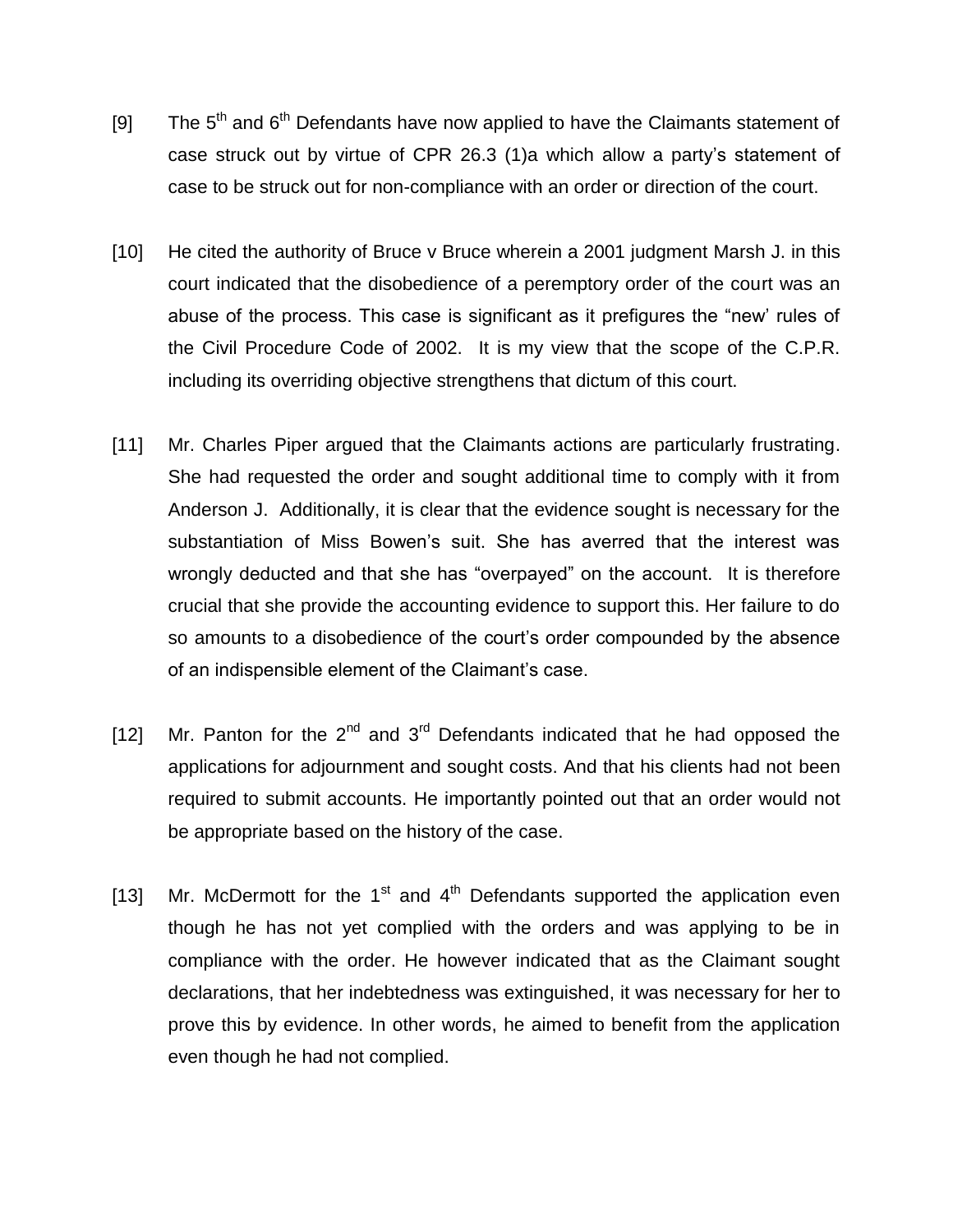- [14] Miss Bowen is at this time without an attorney. She points out that this puts her at a serious disadvantage against the might of experienced counsel and the resources of the Defendants. With that in mind the court attempted to ensure that she be given sufficient time to explain her situation. She indicated that she intended to rely on the report of Dalma James and that this report was to be put in a format that would allow it to be used in court. She points out that she had always intended to rely on Dalma James" report as she set out in the pleadings. She also stated that Lord Gifford had applied for a further extension of the order of Williams J. She has since the hearing, filed a copy of the Notice of Application filed by Lord Gifford in July 2012 seeking a further extension because the accountant retained, failed to honour his retainer.
- [15] Mr. Piper had pointed out that the reliance at this stage on Dalma James cannot be used to thwart the order of the court as this report was previously filed and existed before the order of Williams J made at the request of Lord Gifford. In response to that, I note that the Notice of Application speaks to a new report of Dalma James which was to be completed before 31<sup>st</sup> July, 2012.
- [16] To this date, that report is not before the court and the claimant now seeks additional time for another report from Mr. James. Despite my understanding of the difficulties that the Claimant faces in arguing her case when she has no current representation, it is my view that she has been granted more than ample time and opportunity to obtain the necessary legal representation. She has complained that she has been deprived of the representation of Lord Gifford due to his illness. However, the Claimant has had at least four different attorneys-atlaw representing her in this matter. The attorneys who represented her at the last trial date of this matter in September 2012 removed their name from the record by order of this court in October 2012.
- [17] It is also clear that she had sufficient opportunity to obtain the accounting evidence or report in compliance with the order of Williams J. Even when one